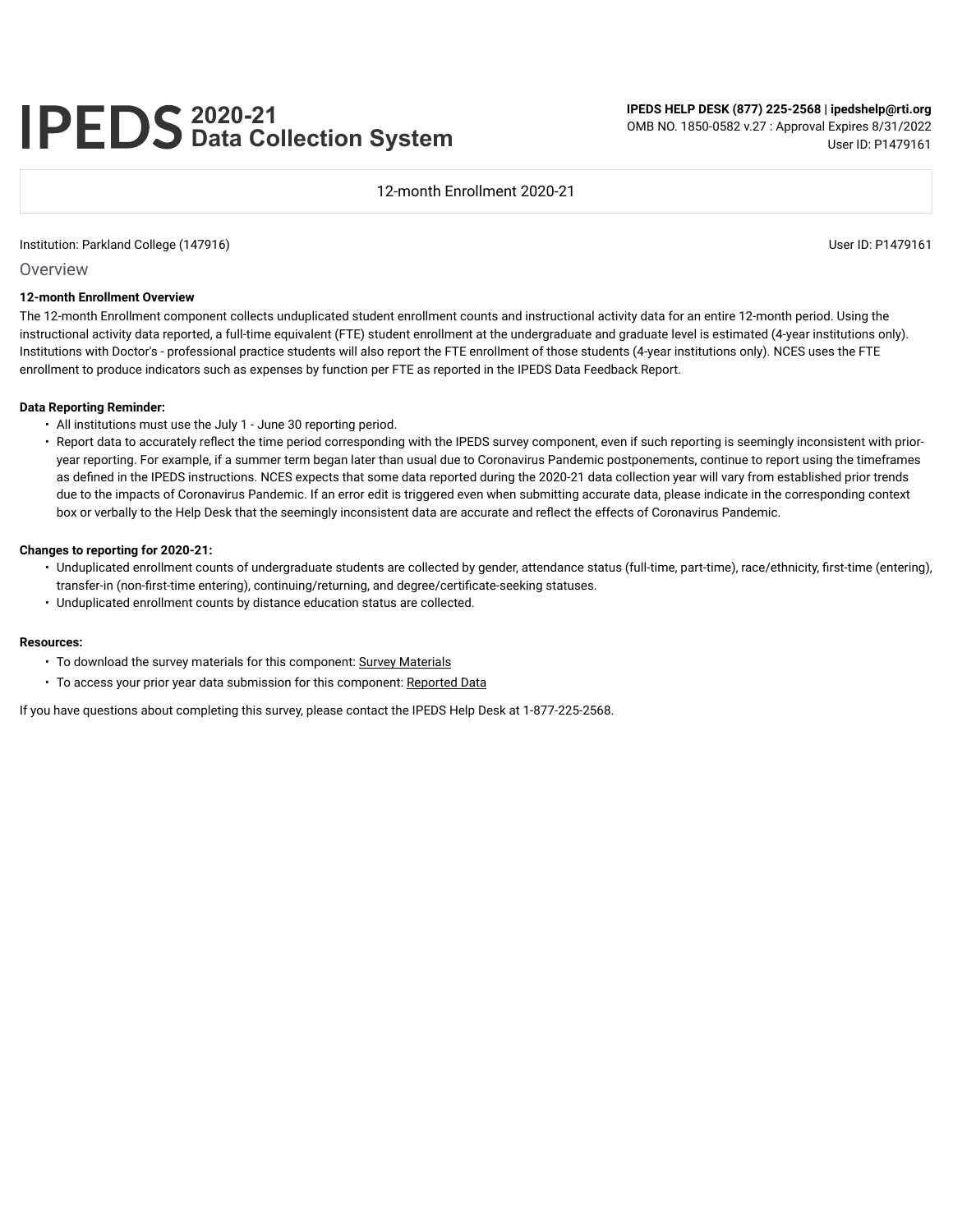# Institution: Parkland College (147916) User ID: P1479161

# Undergraduate Instructional Activity Type

# **Which instructional activity units will you use to report undergraduate instructional activity?**

- Undergraduate instructional activity data in Part B may be reported in units of clock hours or credit hours.
- Please note that any graduate level instructional activity must be reported in credit hours. (4-year institutions only)
- $\bigcirc$  Clock hours
- **◎** Credit hours
- Both clock and credit hours (some undergraduate programs measured in clock hours and some measured in credit hours)

You may use the box below to provide additional context for the data you have reported above. Context notes will be posted on the College Navigator website. Therefore, you should write all context notes using proper grammar (e.g., complete sentences with punctuation) and common language that can be easily understood by students and parents (e.g., spell out acronyms).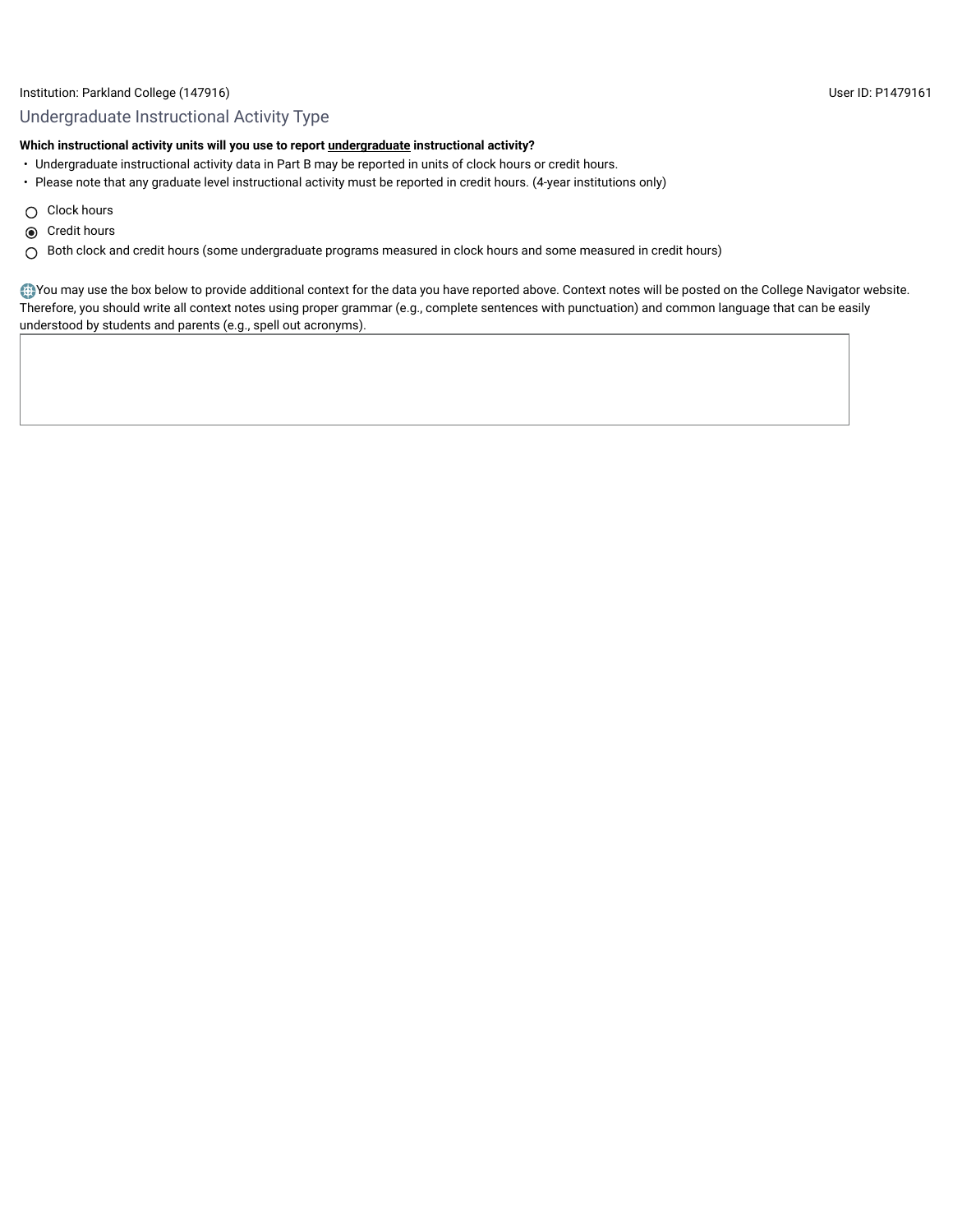# **12-month Unduplicated Count by Race/Ethnicity and Gender - Full-time Undergraduate Students**

July 1, 2019 – June 30, 2020

#### Reporting Reminders:

- The 12-month unduplicated count must be equal or greater than the corresponding prior year fall enrollment.
- Report Hispanic/Latino individuals of any race as Hispanic/Latino
- Report race for non-Hispanic/Latino individuals only
- Even though Teacher Preparation certificate programs may require a bachelor's degree for admission, they are considered subbaccalaureate undergraduate programs, and students in these programs are undergraduate students.

#### **Men**

|                                                     | Degree/certificate-seeking |                                             |                          |                                         | Non-degree/                 | Total,                                 |
|-----------------------------------------------------|----------------------------|---------------------------------------------|--------------------------|-----------------------------------------|-----------------------------|----------------------------------------|
| Students enrolled for credit                        | First-time                 | Transfer-in<br>(non-first-time<br>entering) | Continuing/<br>Returning | Total<br>degree/certificate-<br>seeking | non-certificate-<br>seeking | Full-time<br>undergraduate<br>students |
| Nonresident alien                                   | 30                         | 8                                           | 72                       | 110                                     |                             | 117                                    |
| Hispanic/Latino                                     | 48                         | 18                                          | 83                       | 149                                     | 10                          | 159                                    |
| American Indian or Alaska Native                    | 1                          |                                             |                          | $\mathbf{2}$                            |                             | $\mathbf{2}$                           |
| <u>Asian</u>                                        | 18                         | 5                                           | 33                       | 56                                      | 17                          | 73                                     |
| <b>Black or African American</b>                    | 75                         | 12                                          | 95                       | 182                                     | 9                           | 191                                    |
| Native Hawaiian or Other Pacific<br><b>Islander</b> |                            |                                             |                          | 1                                       |                             | 1                                      |
| White                                               | 320                        | 62                                          | 490                      | 872                                     | 52                          | 924                                    |
| Two or more races                                   | 26                         | 4                                           | 49                       | 79                                      | $\overline{2}$              | 81                                     |
| Race and ethnicity unknown                          | 17                         | 3                                           | 49                       | 69                                      | 8                           | 77                                     |
| <b>Total men</b>                                    | 535                        | 112                                         | 873                      | 1,520                                   | 105                         | 1,625                                  |

#### **Women**

| Students enrolled for credit                 | First-time     | Transfer-in<br>(non-first-time<br>entering) | Degree/certificate-seeking<br>Continuing/<br>Returning | Total<br>degree/certificate-<br>seeking | Non-degree/<br>non-certificate-<br>seeking | Total,<br>Full-time<br>undergraduate<br>students |
|----------------------------------------------|----------------|---------------------------------------------|--------------------------------------------------------|-----------------------------------------|--------------------------------------------|--------------------------------------------------|
| Nonresident alien                            | 8              |                                             | 36                                                     | 44                                      | 5                                          | 49                                               |
| Hispanic/Latino                              | 39             | 11                                          | 91                                                     | 141                                     | 26                                         | 167                                              |
| American Indian or Alaska Native             | $\overline{2}$ | $\mathbf{I}$                                | $\overline{2}$                                         | 5                                       |                                            | 5                                                |
| Asian                                        | $\overline{7}$ | 3                                           | 31                                                     | 41                                      | 23                                         | 64                                               |
| <b>Black or African American</b>             | 81             | 8                                           | 107                                                    | 196                                     | 60                                         | 256                                              |
| Native Hawaiian or Other Pacific<br>Islander |                |                                             |                                                        | 0                                       |                                            | 0                                                |
| White                                        | 193            | 36                                          | 457                                                    | 686                                     | 159                                        | 845                                              |
| Two or more races                            | 26             | 5                                           | 40                                                     | 71                                      | 19                                         | 90                                               |
| Race and ethnicity unknown                   | $\overline{7}$ | $\mathbf{I}$                                | 51                                                     | 59                                      | 19                                         | 78                                               |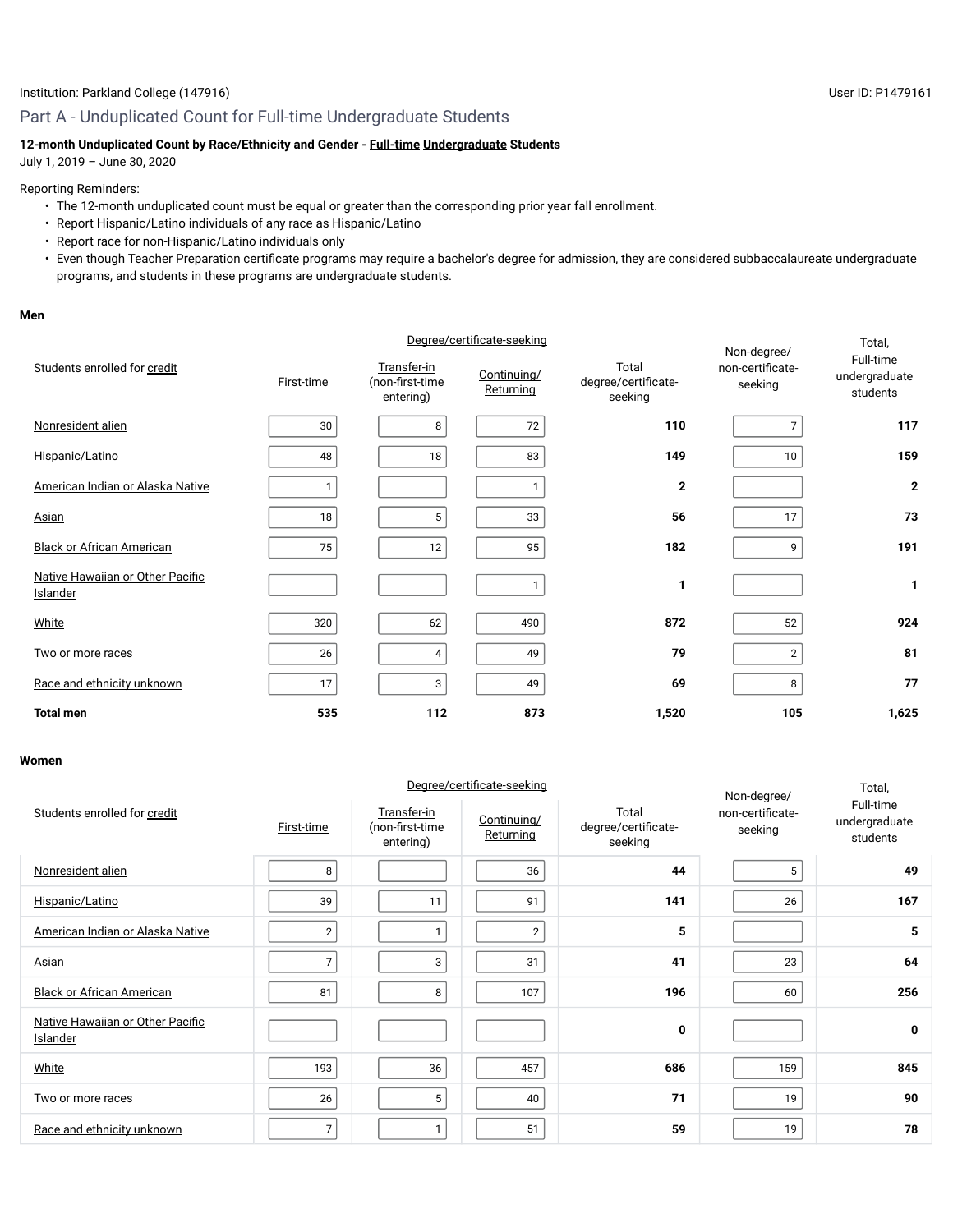| <b>Total women</b>                                                                                                                                                                                | 363 | 65  | 815   | 1,243 | 311 | 1,554 |  |
|---------------------------------------------------------------------------------------------------------------------------------------------------------------------------------------------------|-----|-----|-------|-------|-----|-------|--|
|                                                                                                                                                                                                   |     |     |       |       |     |       |  |
| <b>Grand total (2019-20)</b>                                                                                                                                                                      | 898 | 177 | 1,688 | 2,763 | 416 | 3,179 |  |
| Prior year data:                                                                                                                                                                                  |     |     |       |       |     |       |  |
| Total Full-time undergraduate<br>enrollment Fall 2019<br>NOTE: Grand total (2019-20)<br>calculated above is expected to be<br>greater than total Full-time<br>undergraduate enrollment Fall 2019. | 760 | 118 | 1,512 | 2,390 | 264 | 2,654 |  |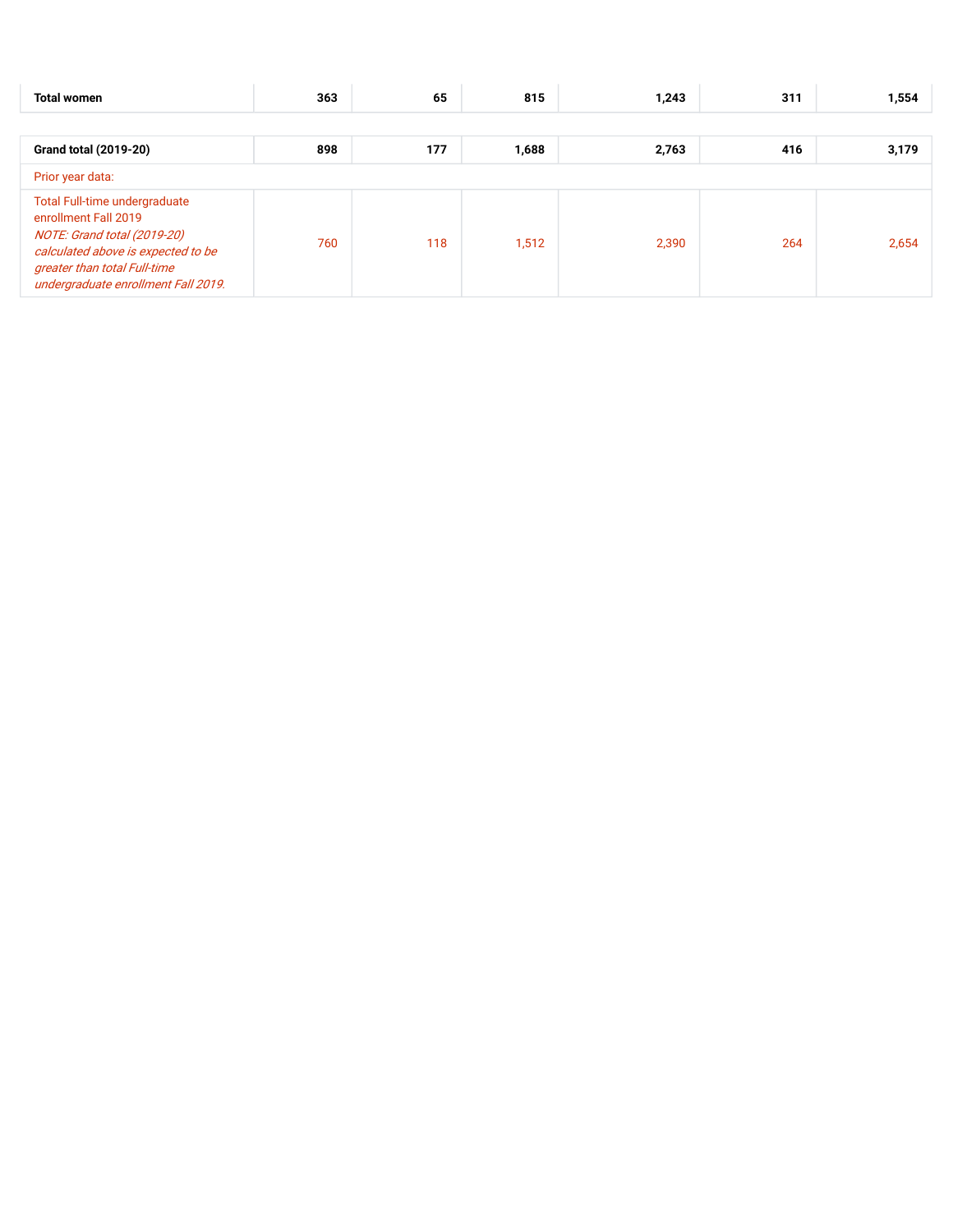# Part A - Unduplicated Count for Part-time Undergraduate Students

# **12-month Unduplicated Count by Race/Ethnicity and Gender - Part-time Undergraduate Students**

July 1, 2019 – June 30, 2020

#### Reporting Reminders:

- The 12-month unduplicated count must be equal or greater than the corresponding prior year fall enrollment.
- Report Hispanic/Latino individuals of any race as Hispanic/Latino
- Report race for non-Hispanic/Latino individuals only
- Even though Teacher Preparation certificate programs may require a bachelor's degree for admission, they are considered subbaccalaureate undergraduate programs, and students in these programs are undergraduate students.

#### **Men**

|                                                     | Degree/certificate-seeking |                                             |                          |                                         | Non-degree/                 | Total,                                 |
|-----------------------------------------------------|----------------------------|---------------------------------------------|--------------------------|-----------------------------------------|-----------------------------|----------------------------------------|
| Students enrolled for credit                        | First-time                 | Transfer-in<br>(non-first-time<br>entering) | Continuing/<br>Returning | Total<br>degree/certificate-<br>seeking | non-certificate-<br>seeking | Part-time<br>undergraduate<br>students |
| Nonresident alien                                   | $\overline{2}$             |                                             | 15                       | 17                                      | 98                          | 115                                    |
| Hispanic/Latino                                     | 31                         | 3                                           | 96                       | 130                                     | 173                         | 303                                    |
| American Indian or Alaska Native                    |                            |                                             |                          | 0                                       | 5                           | 5                                      |
| <b>Asian</b>                                        | 11                         |                                             | 49                       | 61                                      | 131                         | 192                                    |
| <b>Black or African American</b>                    | 45                         | 4                                           | 195                      | 244                                     | 196                         | 440                                    |
| Native Hawaiian or Other Pacific<br><b>Islander</b> |                            |                                             |                          | 0                                       |                             | 0                                      |
| White                                               | 117                        | 36                                          | 670                      | 823                                     | 843                         | 1,666                                  |
| Two or more races                                   | 13                         |                                             | 45                       | 59                                      | 53                          | 112                                    |
| Race and ethnicity unknown                          | 10                         | 3                                           | 87                       | 100                                     | 191                         | 291                                    |
| <b>Total men</b>                                    | 229                        | 48                                          | 1,157                    | 1,434                                   | 1,690                       | 3,124                                  |

#### **Women**

| Students enrolled for credit                 | First-time | Transfer-in<br>(non-first-time<br>entering) | Degree/certificate-seeking<br>Continuing/<br>Returning | Total<br>degree/certificate-<br>seeking | Non-degree/<br>non-certificate-<br>seeking | Total,<br>Part-time<br>undergraduate<br>students |
|----------------------------------------------|------------|---------------------------------------------|--------------------------------------------------------|-----------------------------------------|--------------------------------------------|--------------------------------------------------|
| Nonresident alien                            |            |                                             | 22                                                     | 22                                      | 79                                         | 101                                              |
| Hispanic/Latino                              | 20         | 2                                           | 119                                                    | 141                                     | 235                                        | 376                                              |
| American Indian or Alaska Native             |            |                                             | $\overline{2}$                                         | $\mathbf{2}$                            | $\overline{2}$                             | 4                                                |
| Asian                                        | 15         | $\overline{2}$                              | 43                                                     | 60                                      | 177                                        | 237                                              |
| <b>Black or African American</b>             | 51         | 9                                           | 248                                                    | 308                                     | 268                                        | 576                                              |
| Native Hawaiian or Other Pacific<br>Islander |            |                                             | $\overline{2}$                                         | $\mathbf{2}$                            |                                            | $\overline{2}$                                   |
| White                                        | 99         | 29                                          | 859                                                    | 987                                     | 1,273                                      | 2,260                                            |
| Two or more races                            | 19         | 4                                           | 49                                                     | 72                                      | 98                                         | 170                                              |
| Race and ethnicity unknown                   | 5          |                                             | 84                                                     | 89                                      | 231                                        | 320                                              |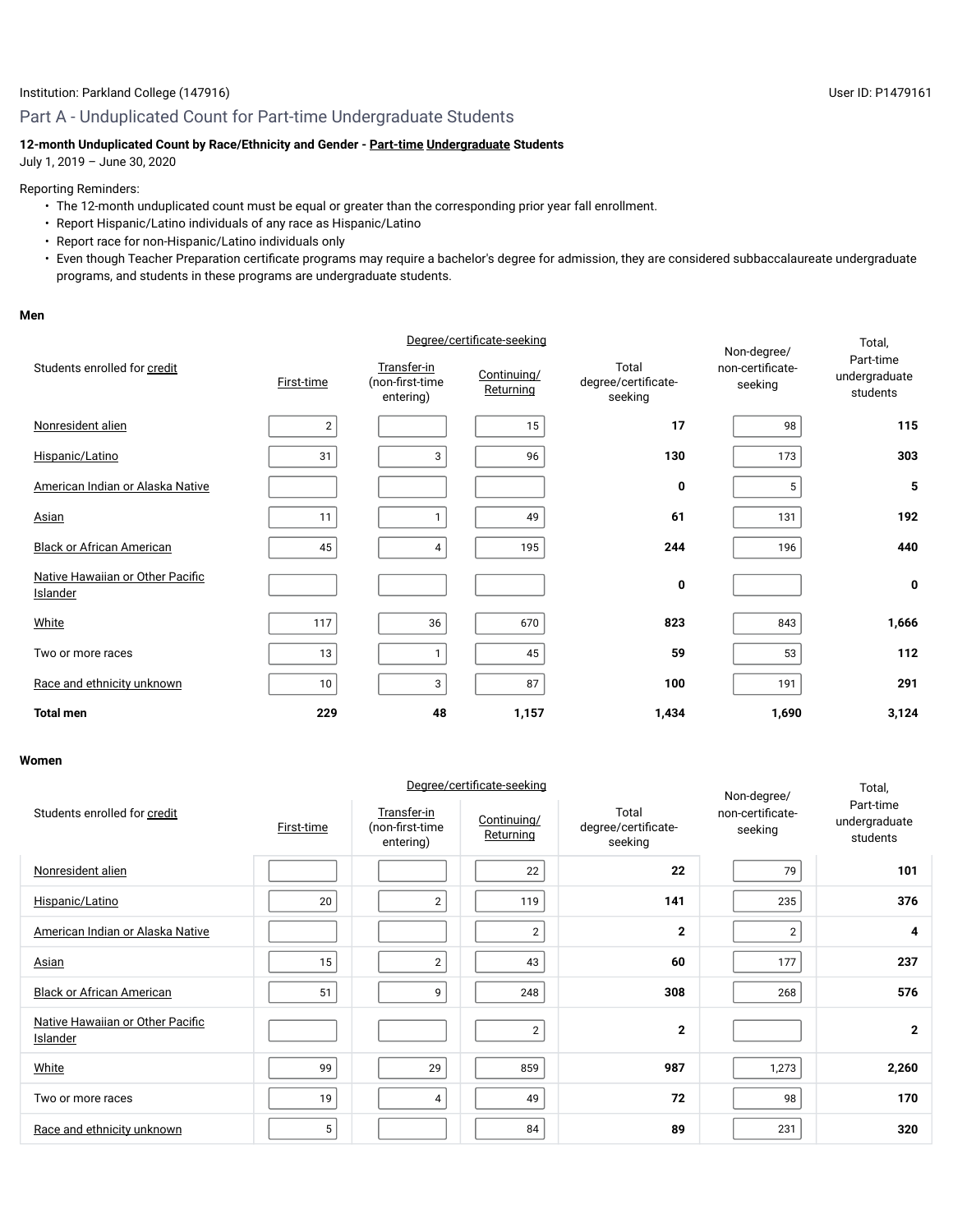| <b>Total women</b>                                                                                                                                                                                       | 209 | 46 | 1,428 | 1,683 | 2,363 | 4,046 |  |
|----------------------------------------------------------------------------------------------------------------------------------------------------------------------------------------------------------|-----|----|-------|-------|-------|-------|--|
|                                                                                                                                                                                                          |     |    |       |       |       |       |  |
| <b>Grand total (2019-20)</b>                                                                                                                                                                             | 438 | 94 | 2,585 | 3,117 | 4,053 | 7,170 |  |
| Prior year data:                                                                                                                                                                                         |     |    |       |       |       |       |  |
| <b>Total Part-time undergraduate</b><br>enrollment Fall 2019<br>NOTE: Grand total (2019-20)<br>calculated above is expected to be<br>greater than total Part-time<br>undergraduate enrollment Fall 2019. | 217 | 42 | 2,240 | 2,499 | 1,357 | 3,856 |  |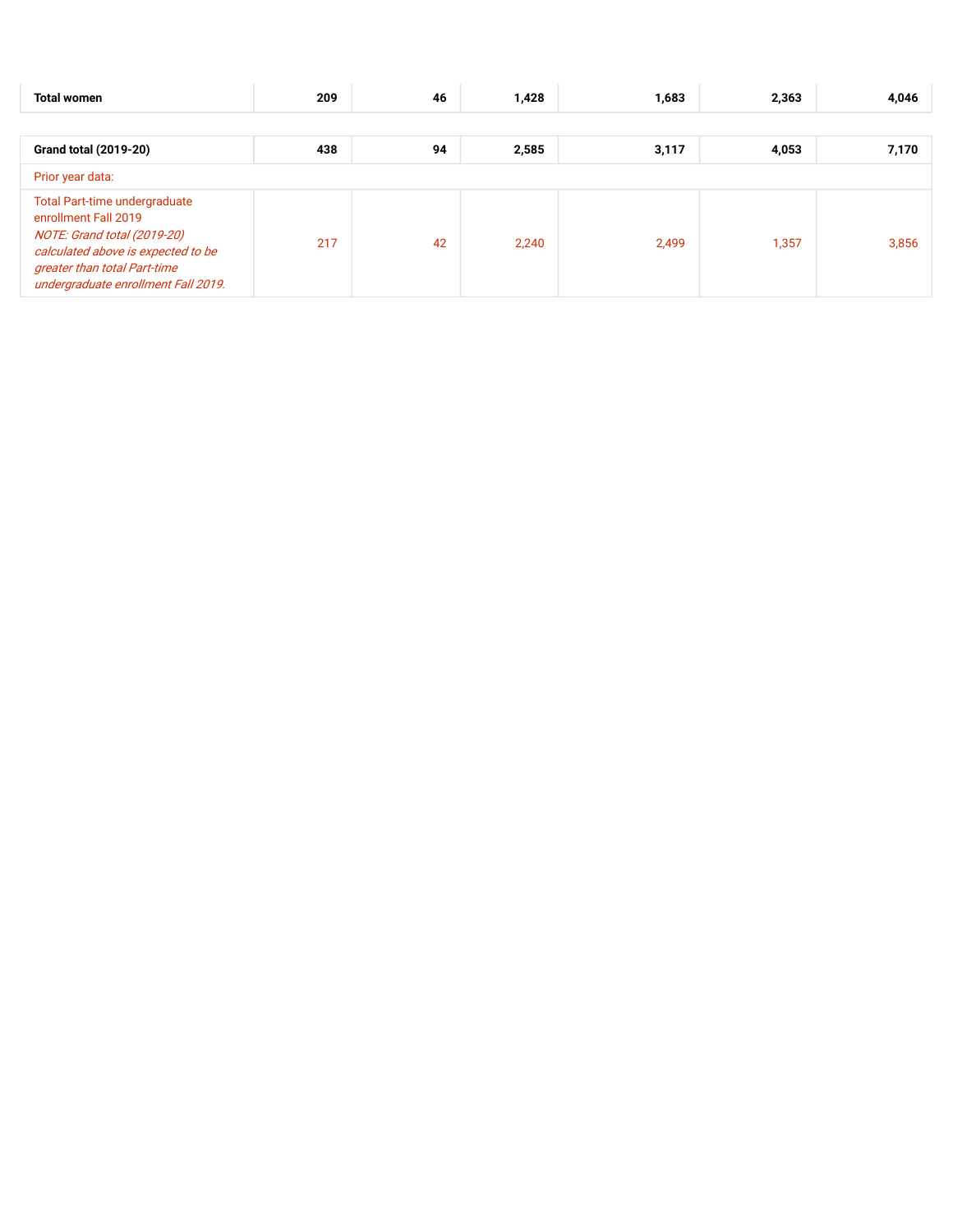# Part A – 12-month Enrollment by Distance Education Status

# **12-month Unduplicated Count - Distance Education Status**

July 1, 2019 – June 30, 2020

|                                                                                 | Undergraduate Students     |                                    |  |
|---------------------------------------------------------------------------------|----------------------------|------------------------------------|--|
|                                                                                 | Degree/certificate-seeking | Non-degree/non-certificate-seeking |  |
| Students <b>enrolled exclusively</b> in distance education courses              | 809                        | 1,334                              |  |
| Students <i>enrolled in at least one but not all</i> distance education courses | 2,534                      | 588                                |  |
| Students not enrolled in any distance education courses                         | 2,537                      | 2,547                              |  |
|                                                                                 |                            |                                    |  |
| Total (from prior part A screens)                                               | 5,880                      | 4,469                              |  |

You may use the box below to provide additional context for the data you have reported above. Context notes will be posted on the College Navigator website. Therefore, you should write all context notes using proper grammar (e.g., complete sentences with punctuation) and common language that can be easily understood by students and parents (e.g., spell out acronyms).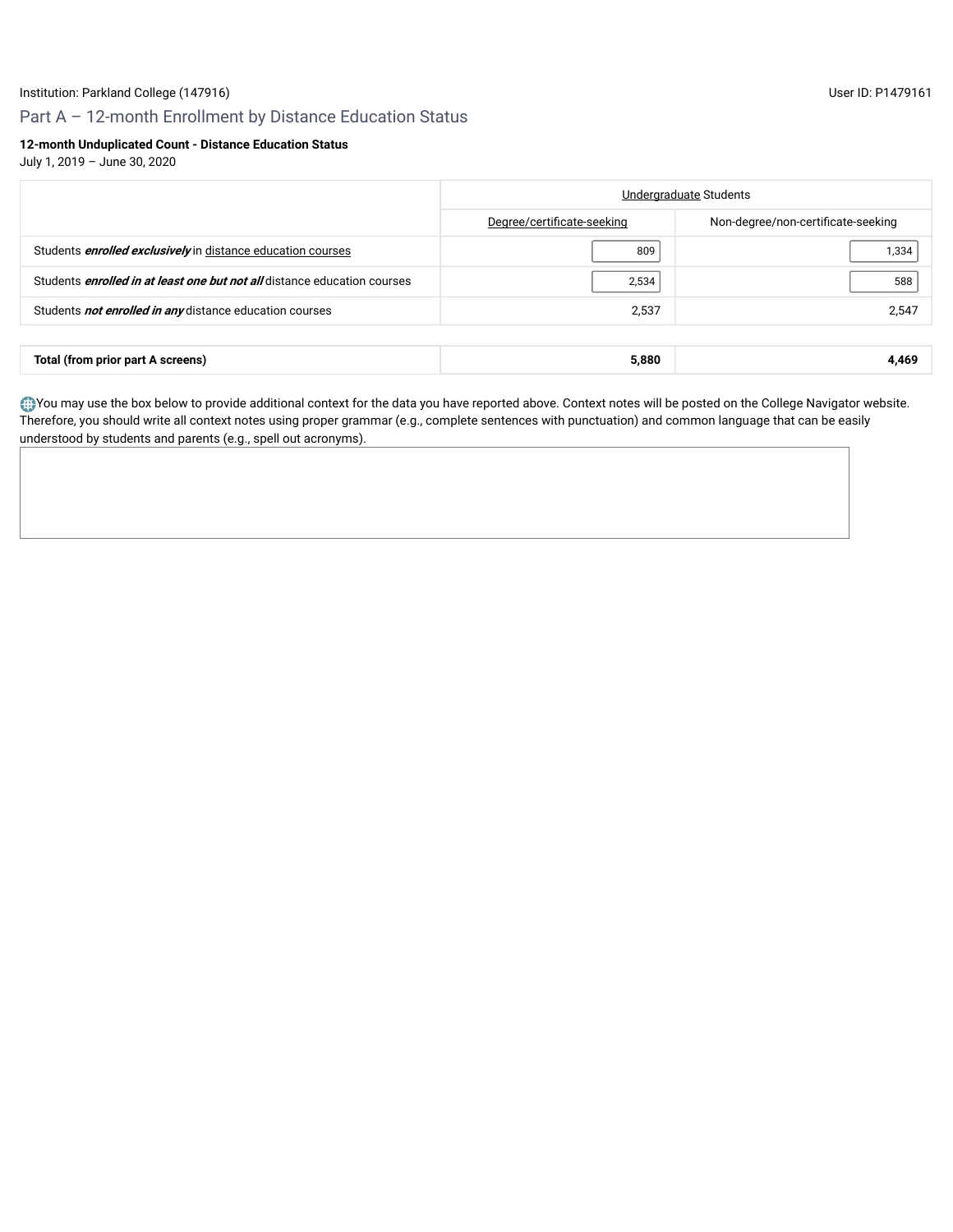### Institution: Parkland College (147916) User ID: P1479161

Part B - Instructional Activity

# **12-month Instructional Activity**

July 1, 2019 - June 30, 2020

Instructional Activity Reporting Reminder:

• Instructional activity is used to calculate an IPEDS FTE based on the institution's reported calendar system.

FTE Reporting Reminder:

• Institutions need not report their own calculations of undergraduate FTE unless IPEDS FTE calculations would be misleading for comparison purposes among all IPEDS reporting institutions.

#### **Instructional Activity**

|                      | 2019-20 total activity | Prior year data |
|----------------------|------------------------|-----------------|
| Undergraduate level: |                        |                 |
| Credit hour activity | 136,521                | 148,257         |

#### **Full-Time Equivalent (FTE) of Students**

| Calendar system (as reported on the prior year IC Header survey component): |  |
|-----------------------------------------------------------------------------|--|
|                                                                             |  |

If the IPEDS calculated FTE estimates below are not reasonable, AND you have reported the correct instructional activity hours above, enter your best FTE estimate in the "Institution reported FTE" column below and save the page. This option should be used **ONLY** if the calculated estimate is not reasonable for your institution and IPEDS comparisons.

Please provide your best estimate of undergraduate FTE for the 12-month reporting period **only if the calculated FTE estimate below is not reasonable for IPEDS comparison purposes**. Please provide an explanation in the context box if the option is used due to Coronavirus Pandemic.

|                           | Calculated FTE | Institution reported | Prior year FTE |  |
|---------------------------|----------------|----------------------|----------------|--|
|                           | 2019-20        | FTE 2019-20          | 2018-19        |  |
| Undergraduate student FTE | 4,551          | 4,551                | 4,942          |  |

Context notes will be posted on the College Navigator website. Therefore, you should write all context notes using proper grammar (e.g., complete sentences with punctuation) and common language that can be easily understood by students and parents (e.g., spell out acronyms).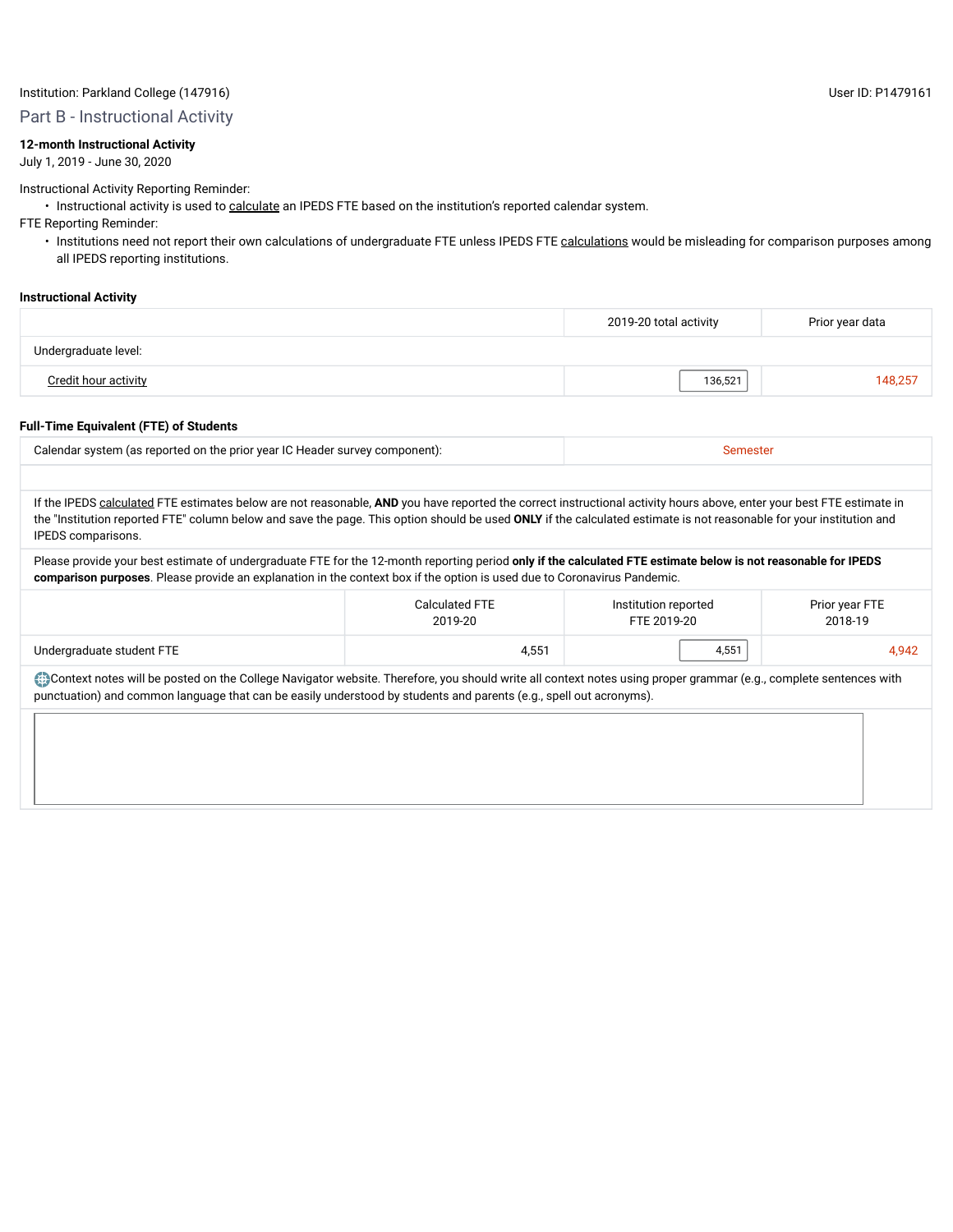# Institution: Parkland College (147916) User ID: P1479161

#### Prepared by

### **Prepared by**

Reporting Reminders:

- The name of the preparer is being collected so that we can follow up with the appropriate person in the event that there are questions concerning the data.
- The Keyholder will be copied on all email correspondence to other preparers.
- The time it took to prepare this component is being collected so that we can continue to improve our estimate of the reporting burden associated with IPEDS. • Please include in your estimate the time it took for you to review instructions, query and search data sources, complete and review the component, and submit the data through the Data Collection System.
- Thank you for your assistance.

| This survey component was prepared by: |        |                        |   |                                 |  |                   |
|----------------------------------------|--------|------------------------|---|---------------------------------|--|-------------------|
| $\circledcirc$                         |        | Keyholder              | Ċ | <b>SFA Contact</b>              |  | <b>HR Contact</b> |
| О                                      |        | <b>Finance Contact</b> | C | <b>Academic Library Contact</b> |  | Other             |
|                                        | Name:  | Alison Groot           |   |                                 |  |                   |
|                                        | Email: | agroot@parkland.edu    |   |                                 |  |                   |
|                                        |        |                        |   |                                 |  |                   |

How many staff from your institution only were involved in the data collection and reporting process of this survey component?

1.00 Number of Staff (including yourself)

How many hours did you and others from your institution only spend on each of the steps below when responding to this survey component? Exclude the hours spent collecting data for state and other reporting purposes.

| Staff member  | <b>Collecting Data Needed</b> | Revising Data to Match<br><b>IPEDS Requirements</b> | <b>Entering Data</b> | Revising and Locking Data |  |
|---------------|-------------------------------|-----------------------------------------------------|----------------------|---------------------------|--|
| Your office   | hours                         | hours                                               | hours                | 6.00<br>hours             |  |
| Other offices | hours                         | hours                                               | hours                | hours                     |  |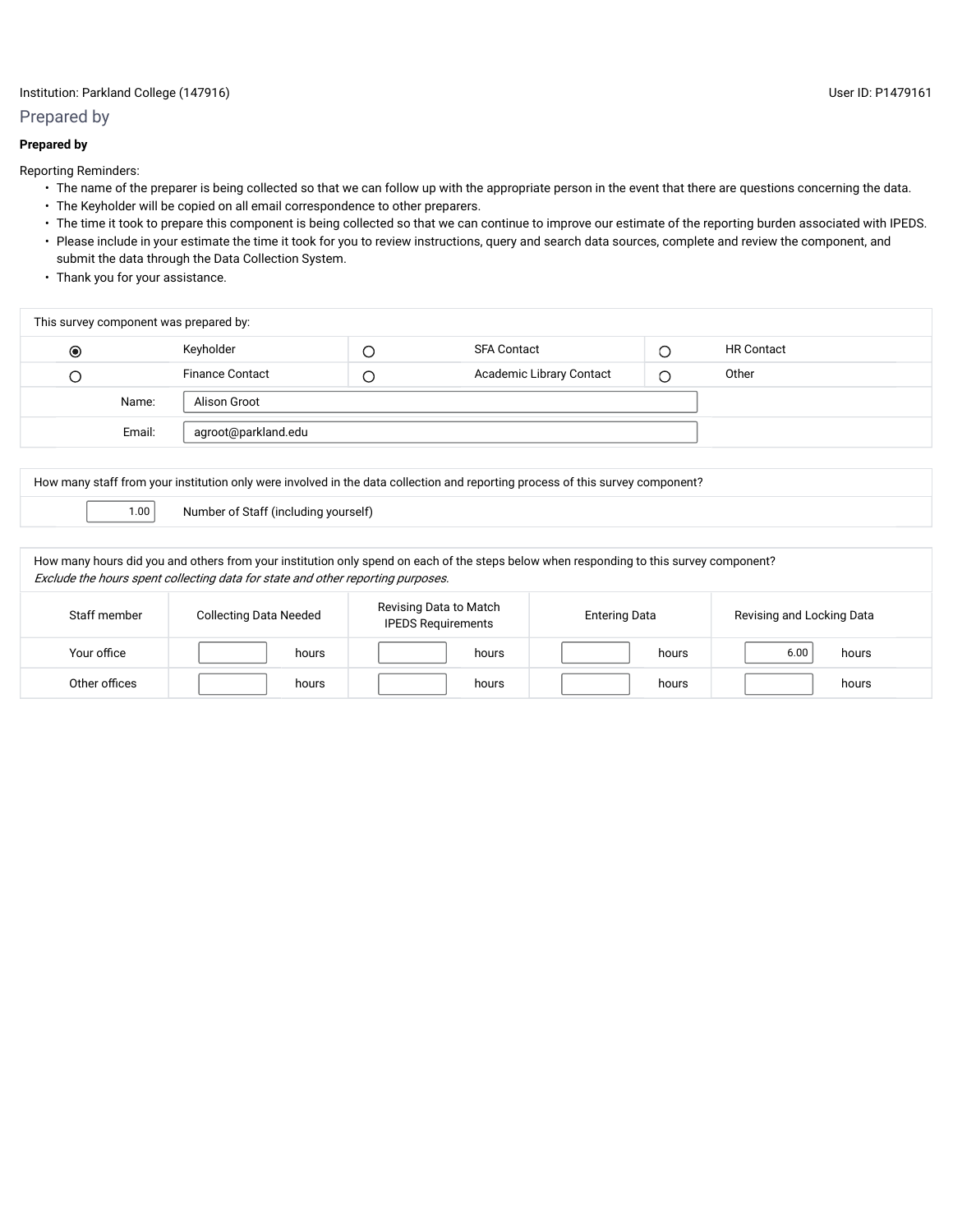#### Summary screen

# **12-Month Enrollment Component Summary**

IPEDS collects important information regarding your institution. All data reported in IPEDS survey components become available in the IPEDS Data Center and appear as aggregated data in various Department of Education reports. Additionally, some of the reported data appears specifically for your institution through the College Navigator website and is included in your institution's Data Feedback Report (DFR). The purpose of this summary is to provide you an opportunity to view some of the data that, when accepted through the IPEDS quality control process, will appear on the College Navigator website and/or your DFR. College Navigator is updated approximately three months after the data collection period closes and Data Feedback Reports will be available through the Data Center and sent to your institution's CEO in November 2020.

Please review your data for accuracy. If you have questions about the data displayed below after reviewing the data reported on the survey screens, please contact the IPEDS Help Desk at: 1-877-225-2568 or ipedshelp@rti.org.

| 12-Month Unduplicated Headcount and Full-Time Equivalent Students |        |
|-------------------------------------------------------------------|--------|
| Total 12-month undergraduate student unduplicated headcount       | 10.349 |
|                                                                   |        |
| Total full-time equivalent (FTE) student enrollment               | 4.551  |
| Total full-time equivalent (FTE) undergraduate student enrollment | 4.551  |